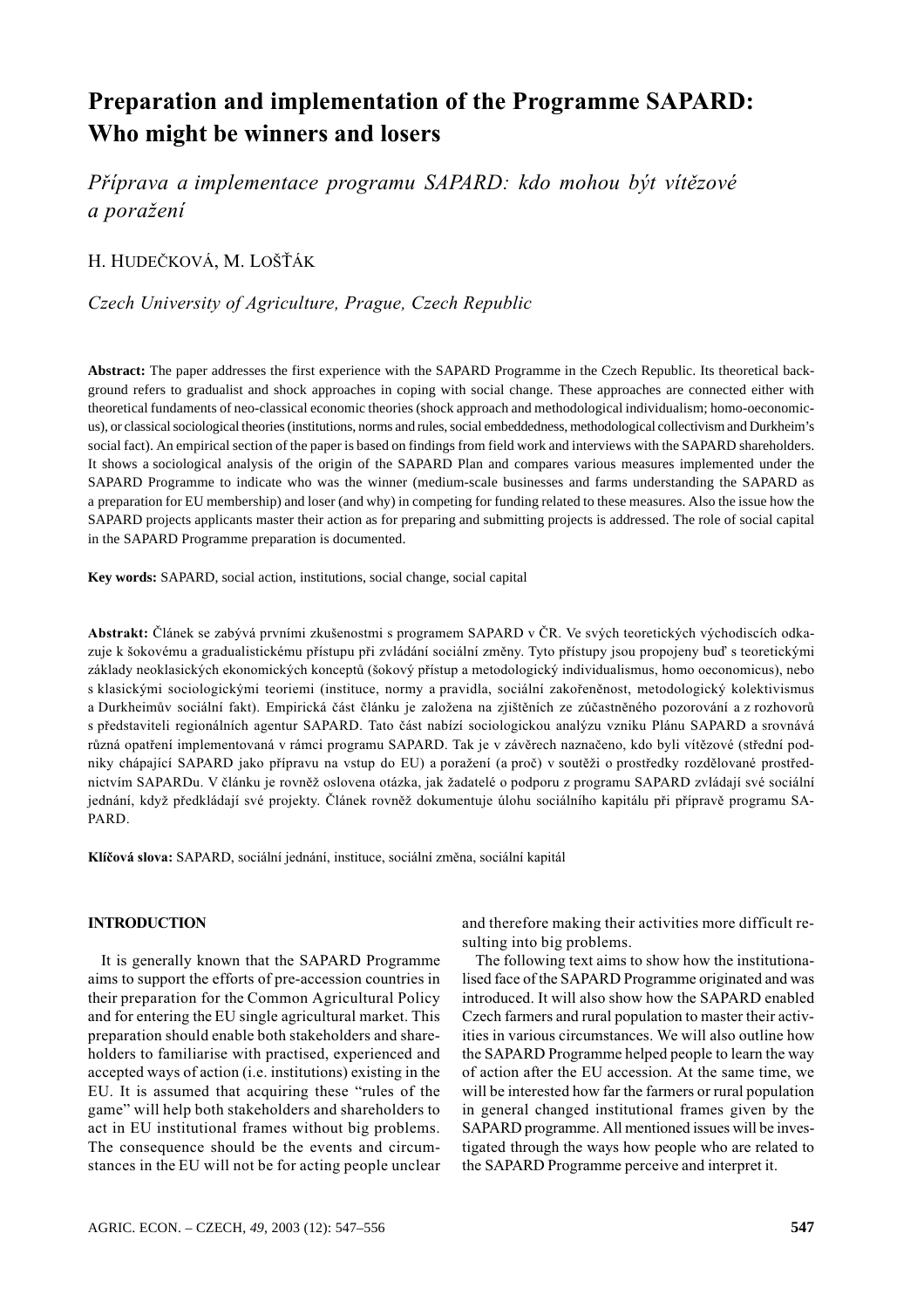## **THEORETICAL BACKGROUND**

Institutional frameworks created by the SAPARD Programme can be analysed from the sociological point of view as external structures influencing the action of people. However, the people are not only placed in ("jailed" in") structures prescribing them how to act, or regulating their behaviour. The people also create or change these structures to master their action in them. They change the institutional structures to enable their action. Therefore we were interested in this dual connection. We partly modified Putnam's (1993) reference to Montesquieu who pointed out that at the beginning of a new policy. the leaders form the institutions, while later the institutions form the leaders. Our assumption is broader – not only shareholders (political leaders) but also many other actors (stakeholders) shape various formal or informal institutions, which form the whole institutionalised structure of the society. At the same time, this complicated tissue of various institutions influences the activities of all participating actors. In this dual influence there is no difference between "beginnings" and "later" but mutual influence of institutions and actors is an unceasing process depending on how the institutions allow people to act and to achieve their goals.

In our paper we start from D. North's (1990) understanding of institutions as the "rules of the game in the society, or more formally, the humanly devised constrains that shape human interaction". Working with institutions, it is also necessary to investigate how various actors perceive and interpret them. We refer to Weber's concept of social action, which is related to the meanings ascribed to this action by acting people. If projecting Weber's understanding of social action into modern concepts of institutional economics, we can say that in a case this action is difficult (i.e. there is not an achievement of understanding of its meanings when orienting our action towards others because the action misses its order secured by institutions), the action indicates high transaction costs. Czech economist L. Mlčoch (1997) shows that economic action is directly linked with meanings (with understanding) we ascribe to this action and therefore also with transaction costs. Those who can create the institutions and exploit them in the way to master their action within these institutions, they can achieve their goals and will become the winners. Those for whom the rules of the game make their action more difficult or those who did not internalise these institutions and who do not understand them (or who understand them as "enemies") they are not able (or they cannot) to construct them in the way to master their activities within these institutions. Such people will become probably losers in the institutional change. All these issues influence the level of transaction costs in the entire system operation.

There are in a simplified way two ideas (Mlčoch 1997) in crating "the rules of the game" in the relation to their interpretation and action of people. The first is the gradualist idea about the course of the changes. This approach assumes continual minimisation of the anomie of social change. Gradualist approach enables to prepare continually both stakeholders and shareholders for new institutional settings. These already exist in a sort of vision (construction) in advance and are continually re-shaped. This approach corresponds with methodological collectivism. What governs the action originates in "supra-personal" level (exceeds an individual). It is something like Durkheim's "social fact". It is assumed that the acquiring and continual understanding (internalisation) of already existing institutions or institutions existing in advance (both are related with certain visions exceeding individuals) will enable individuals to master their action and to cope with changes without big problems. Depending on how far are we efficient in this adaptation<sup>1</sup>, we are able to achieve our goals. Continually, we learn how to master the circumstances and our activities. Intangible (noneconomic) conditions of society development (like institutions, visions) are more important impetus for the development than economic (tangible) ones.

The gradualist approach is an opposite to a "shock approach." The latter does not take into the consideration the inertia of existing ways of action and path-dependency. It attempts to overcome the anomie of social change by the speed. Instead of continual adaptation to existing institutions and setting up the new institutions on the old rules of the game, it wants to set up the new institutions regardless history. The assumption is the faster these new institutions are internalised, the more successful we will master our activities in changed conditions. Both shareholders and stakeholders create institutions ad hoc. Because the change makes the circumstances and events unclear, each individual himself/ herself makes them clearer in the course of his/her activities in order to be able to act in such changes. The institutions do not exist in advance but they are constructed in the course of action. The premise is that an individual knows the best which settings are the best to act in the most efficient way. Individuals set up the institutions after considering (calculating) all circumstances, which are brought by the change (model homo oeconomicus). This approach corresponds with methodological individualism, which assumes that human behaviour can be explained as the function of only individualistic (personal) and non-social motives of group members.

<sup>&</sup>lt;sup>1</sup> The efficiency of our adaptation related to our mastery to act (adaptation efficiency) is according to Mlčoch (1997) joined with institutional structure of the society. The institutional structure of society supports or limits the adaptive efficiency, the ability and the willingness of the society to experiment, to search for, to undertake creativity, to be engaged in necessary risks, to learn from the failures and mistakes.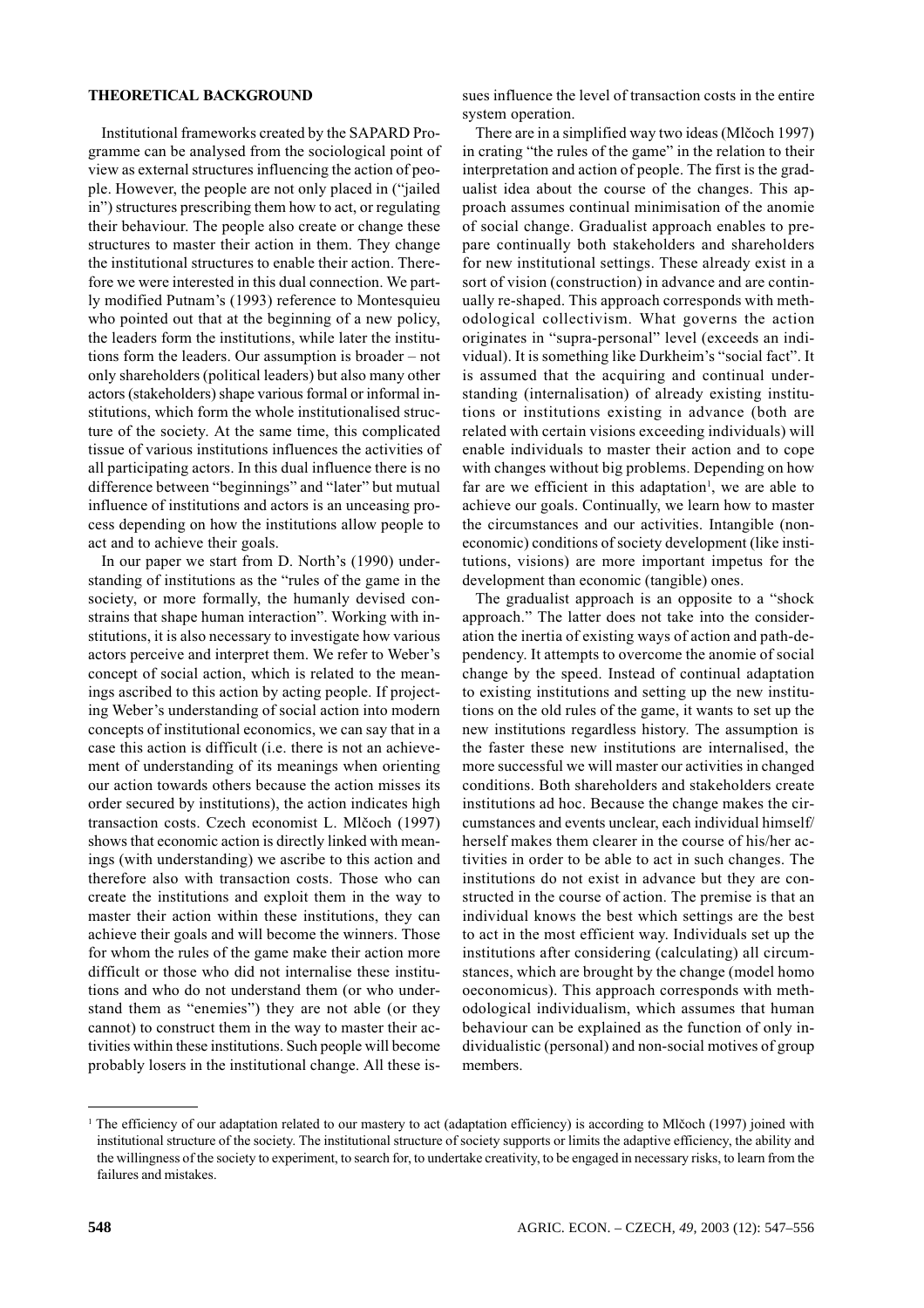## **METHODS OF RESEARCH**

To achieve the goals outlined above, we used several research techniques. However, not only the goals influenced the selection of the research techniques. They were also conditioned by the very nature of investigated problems (their scope and number of participating actors) and the unfinished research for a while.

To investigate some circumstances of the origin of the SAPARD Programme, we used field-work because we were members of the team involved in ex-ante evaluation of the SAPARD Plan. This plan was one of the three fundamental pillars of the SAPARD Programme.<sup>2</sup> An empirical investigation of the first experience with the SAPARD Programme implementation as it is viewed by shareholders was done in July-September 2002. During series of structured interviews with directors or other representatives of the SAPARD Regional Agencies in Prague, Ústí nad Labem, České Budějovice, Hradec Králové and Opava<sup>3</sup> we investigated these sorts of questions:

- Experience with the preparation of the SAPARD Programme implementation (what types of activities did they implemented before the SAPARD Programme actually started; evaluation of these activities by the representatives of the SAPARD regional agencies from the point of view of successes/efficiency in preparing rural stakeholders to the actual implementation of the SAPARD Programme).
- The implementation of the first wave of acceptance and evaluation of the SAPARD projects (number of applications in different measures, reasons of rejecting certain projects, what influences success or non-success (approval) of projects in the application procedure).
- General evaluation of the first wave of the SAPARD projects submitting (shortcomings, positive experience, possible suggestions for the future).

Outlined sorts of questions were used to find general ideas in our field of interest - it means how do the farmers and rural population act in institutional structures (structures given by the SAPARD Programme) and how do these people familiarise with and internalise these structures (i.e. the adaptation to the *Acquis*) in order to master their action in these institutions (a gradualist approach). We also investigated how people change these structures to act within them in an efficient way in a case the structures the action of people less efficient in the sense of achieving their goals (more closely to "shock" approach in coping with the change).

# PREPARING THE SAPARD PROGRAMME IN THE CZECH REPUBLIC

In the first half of the 1990s the Czech policy was influenced by proclaimed shock approach. Looking back after 10 years, we can, however, conclude, that this approach was practised only as a verbal slogan. Nevertheless, government discourse lacked the space for the thoughts about setting up the institutions in advance and about preparation of some policies, or national plans. Speaking in rather simplified way, it was assumed the individuals would act according to prescription of the model of homo oeconomicus. This approach towards the change of the society was based on the model of an individual who searches for optimal satisfaction of his/her needs through the use of the lowest amount of means. Such a person is universal, s/he lives in contemporary time (without memories and foreseeing, without social embeddedness and path-dependency), s/he is atomised and isolated from others (social nature of human action is missing), s/he is free in his/her decision making (therefore s/he cannot be under constrains, commitments of any "supra-personal" social facts similar to prescribed institutions or various policies). The idea about the action (moreover about an economic action) as about social action, socially situated and socially constructed action (see Swedberg and Granovetter 1992) is missing in this model.

Although the preparation of the SAPARD Programme starts in 1999, previous emphasising of the advantages of "invisible hand of the market", of homo economicus model, neglecting institutions as the rules of the game, denying their gradual creation, shift from the past and disembedding a man/woman from social relations were reflected in the SAPARD Programme preparation. Although the ex-ante appraisal of the SAPARD Plan was to be done in mutual interactions with those who prepare this plan, our interactions as ex-ante evaluators were minimal at the beginning. They mostly ended in supplying us with a sort of unsystematically elaborated electronic versions of this plan, which were typical by different quality and different level of elaboration. We were only asked, "to do something with this material what is usually done in such a case"<sup>4</sup>. This is as there would exist an idea among the responsible actors that the "invisible hand of the market" will solve everything. This approach, however, was probably in the contradiction with the ideas embedded into the SAPARD Programme creation by Brussels administration. The creation should copy in EU established ways of preparing similar materi-

<sup>&</sup>lt;sup>2</sup> The SAPARD Programme was established according to Council Regulation (EC) No 1268/1999 of 21 June 1999 on Community support for pre-accession measures for agriculture and rural development in the applicant countries of central and eastern Europe in the pre-accession period.

<sup>&</sup>lt;sup>3</sup> Due to working load, which did not enable us to combine the research with teaching, the interviews in Brno and Olomouc were not implemented.

<sup>&</sup>lt;sup>4</sup> The same situation was during the preparation of the National Development Plan for the Czech Republic. Its elaboration was culpable underestimated by responsible Czech authorities. All assumed it is a sort of a study or a report which is formally requested by the EU (Šeich 2003).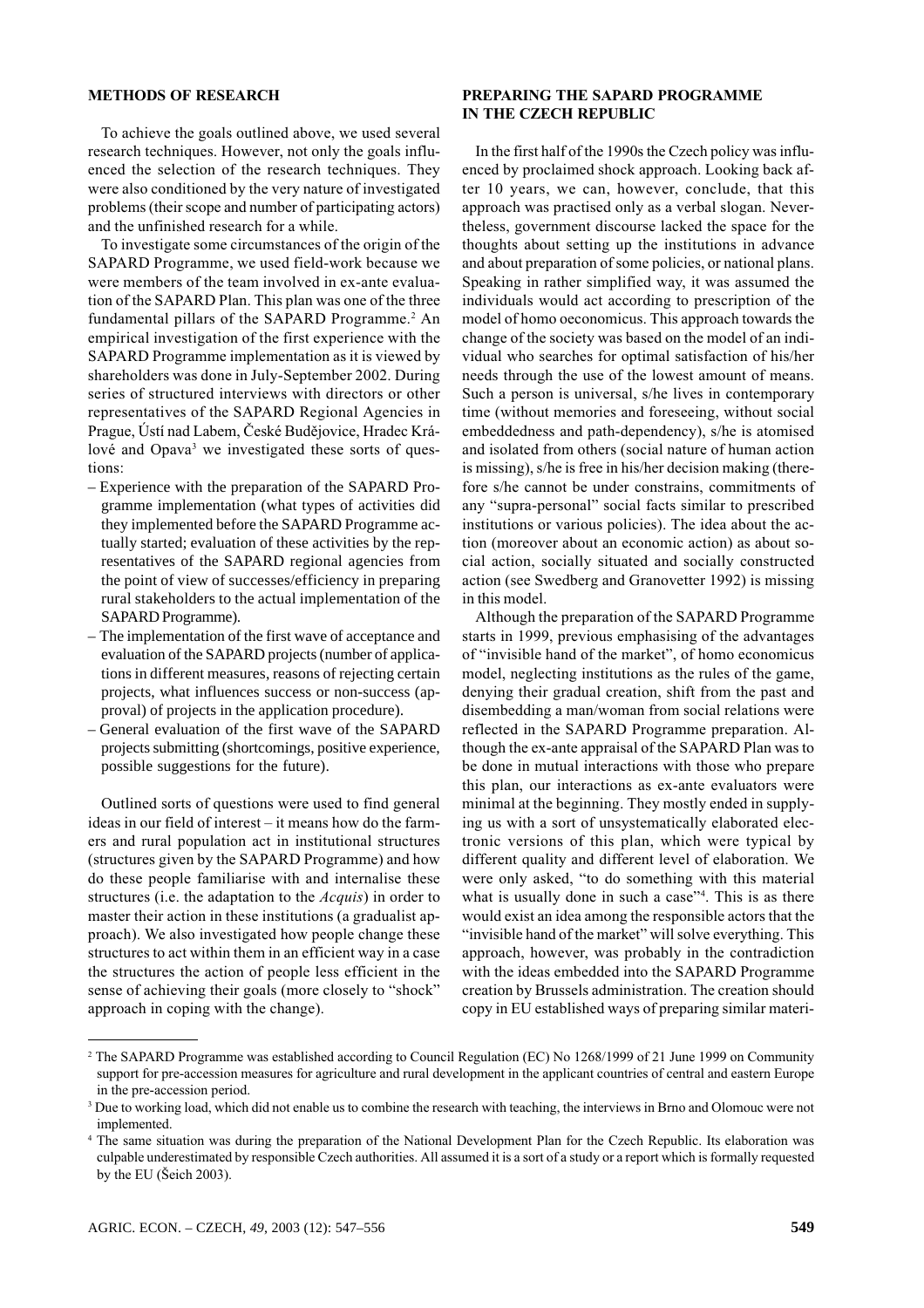als. In these ways there is also mutual and continual interaction of those who prepare the plan and those who evaluate it. This interaction should help to ameliorate the plan before it is finalised.

The SAPARD Programme has two main, explicitly formulated operational goals which are directly related to the measures. These goals implicitly include the idea about gradualist coping with social change which is assumed to be an outcome of the EU accession. The goals are:

- To help to solve the priorities and specific problems in agriculture and rural development in the pre-accession countries. In the other words, the solution of priorities and particular problems of long-term adjustment of agriculture and the countryside in pre-accession countries to EU countries is concerned. The projects implemented are to be used to solve the priorities in agriculture and rural development defined by each pre-accession country.
- $-$ To contribute to the implementation of these Acquis Communautaire, which are related to the Common Agricultural Policy and other EU priorities in agriculture. In the other words, the support of Acquis Communau*taire* in the CAP is concerned. Participating in the projects under the SAPARD, the actors of rural life should be better trained for the future mastery of their action within the frames of the CAP.

The Czech SAPARD Plan, which is the fundament for the SAPARD Programme implementation in the Czech Republic, defines these three priorities. They are detailed in the measures (listed in Table 1 below):

*Priority 1:* Improving competitiveness of agriculture *Priority 2:* Sustainable development of the rural areas *Priority 3:* Preparing the conditions for the full use of the **SAPARD** Programme.

Albeit the background of the SAPARD Programme is of gradualist nature, its preparation in the Czech Republic was rather closer to the shock approach. For instance, SAPARD Plan was delivered to its ex-ante evaluators, as outlined above, in non-systematic and non-structured forms. At the beginning, the form of evaluated materials did not correspond with the structure requested by the EU. That is probably why the sections of the SAPARD Plan were not mutually interconnected. Looking back now, we can say that both those who prepared the plan and its ex-ante evaluators experienced the situation of a strong anomie. In fact, nobody knew what to do because experienced ways of action in Czechia in preparing such documents did not correspond with the "rules of game" used in the EU. Therefore, for instance, those who prepared the SAPARD Plan did not at the beginning come with any quantitative (moreover with qualitative) indicators of how to measure the impacts of particular measures and projects related to them. The clear rules of the game were missing and therefore it was difficult to adjust the behaviour to such rules. They emerged only as the evaluators and those who prepared the SAPARD Plan become more and more familiar with the EU requirements. It was the way, in which they started to introduce into the Czech milieu the institutionalised ways of preparing these plans based on experienced and used practices in EU. That is how it was possible to "highlight the road" for successful preparation of the SAPARD Plan.

The process of preparing the SAPARD Plan suffered at the beginning (what is usually common for newly introduced practices) by insufficient co-ordination. It was furthermore supported by the participation of two ministries (Ministry of Agriculture and Ministry of Regional Development), each with its own ideas and intentions. Their various ideas and intentions were rooted in rural development issues. These issues have been administering through the Ministry of Regional Development since their beginning because they were generally understood as a part of regional development. However, the EU CAP places rural development into the agenda of DG Agri (i.e. Ministry of Agriculture in Czechia) instead of DG Regio (Ministry of Regional Development).

Speaking about activities, which were co-ordinated with difficulties at the beginning of the SAPARD Plan preparation, it is obvious that the co-activities of both ministries were not properly moderated. It resulted in problems in interactions of many other actors participating in the SAPARD Plan preparation. Referring to V. Bělohradský (2002), we can say unclear events emerging from newly introduced and inexperienced institutions require the co-ordination done through high level of social capital. It was, however, missing (probably because of the development prior and immediately after 1989 outlined above)<sup>5</sup>. The co-ordination of activities using social capital can be achieved in two ways. Either it can be done through social capital related to an individual. This social capital is based on symbolic characterizations of individual's social position and on the network of supporters. A person can mobilise them to co-ordinate the activities (social capital in understanding of P. Bourdieu /1986/). Or it can be done through social capital of collective entity, when its functioning assumes setting up mutual equal relations of trust, commonly shared norms and experienced practices for better co-ordination of activities (social capital in understanding of R. Putnam /1993/). The first for of social capital was not in the moment of SAPARD Plan preparation applied enough and the second one was not strong enough in the field of acting persons. As the time was going on, there was more obvious both the better application of the first form of social capital and the increase of the second one. The later has its crucial place, as R. Putnam (1993) shows, in effectively operating social and economic systems. Through continual institutionalisation of implemented activities, the social capital in the understandings of both R. Putnam and P. Bourdieu was supported. The process of the SAPARD Plan preparation got the features of efficiently mastered operations.

<sup>&</sup>lt;sup>5</sup> More about social capital and its influence on human activities related to the Czech countryside and agriculture see Chloupková and Bjørnskov (2002), Hudečková and Lošťák (2003).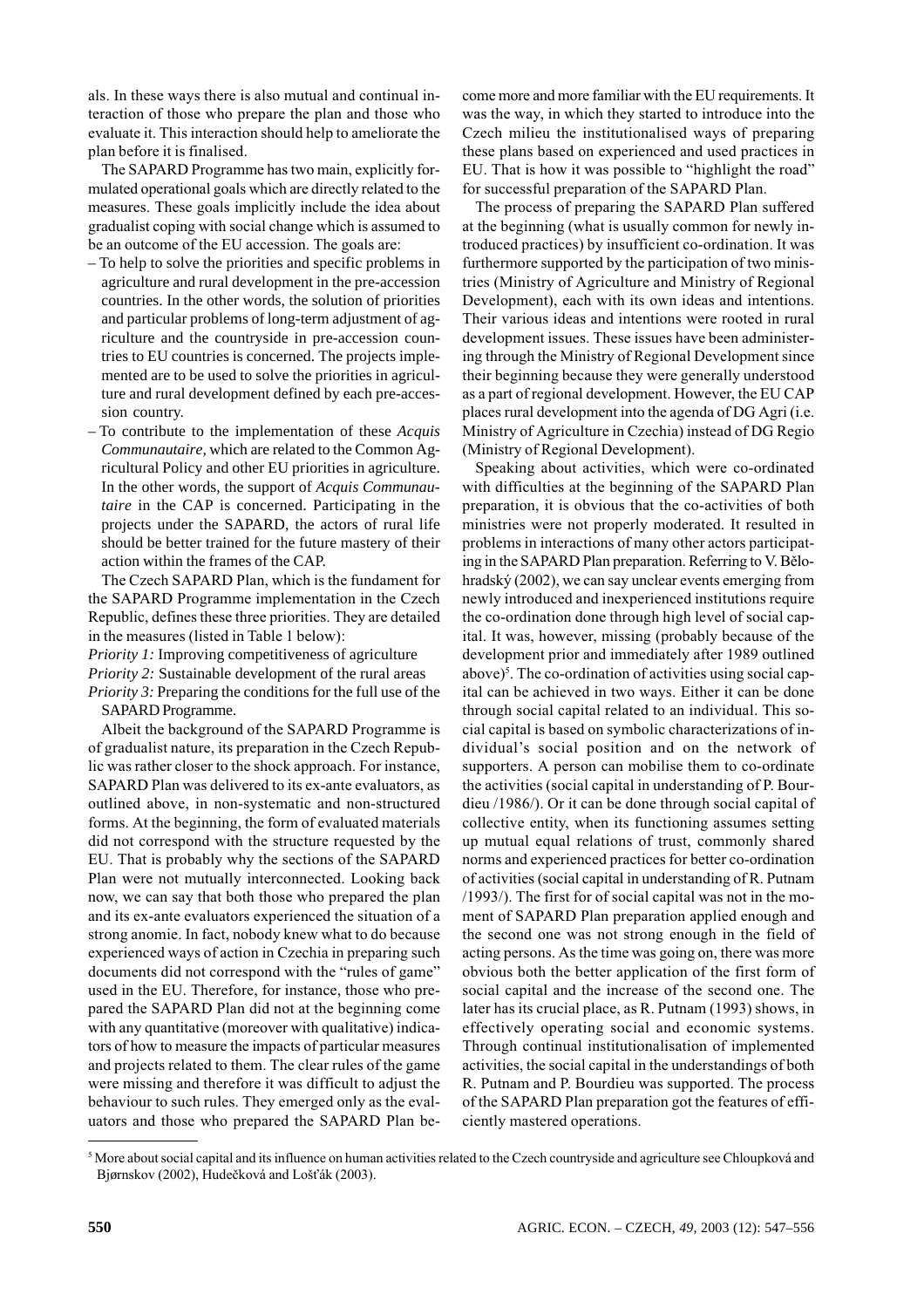Lack of co-ordination, lack of knowledge and inexperience in the new institutions together with low social capital were the reasons why many of those who prepared the SAPARD Plan did not know what are they expected to submit. The events accompanying the preparation of the SAPARD Plan were anomic. An attempt to overcome this anomie was of shock type  $-$  to set up very fast such rules, which will somehow enable to act with a goal to submit the SAPARD Plan as soon as possible. Only after finding that the rules of the game already exist, they are practised in the EU and their observation is requested from the Czech bodies, a shift toward gradualist approach started. The last continually refined the anomie, supported social capital, and actors started to learn how to act in changed conditions.

Another reflection of the shock approach is found in often-neglected social aspects of the life in the countryside. Moreover, in the first version of the plan the very rural people were missing and therefore their actions and institutions created in this action were not addressed enough. Although evaluated versions of the SAPARD Plan have already referred to social capital in R. Putnam's understanding and outlined the importance of institutions in general<sup>6</sup>, this theoretical background was not reflected in concrete approaches. Therefore another of our comments says that the SAPARD Plan does not pay enough attention to the rural life in the form of rural NGOs (voluntary association, initiatives) and voluntary actions (which might be easily quantified as for their number). It is surprising, because they are the holders of local culture and of rural and regional cultural and other activities. Through these activities, they participate in maintaining cultural heritage, which helps to develop rural tourism. We also miss the notions about the role of local leaders who give the birth to local communities in their activities. They are able to help to activate local human potential, they are able to help people in rural communities to solve their everyday problems, for instance through informal advisory services based on "neighbourhood help" (possible to quantify according to the number of various certified advisors in rural areas). The SAPARD Plan also did not emphasise the rural/regional identity, albeit it is considered as one of the sources of the integrated endogenous rural development model (Jehle 1998, Lowe 2001). The regional/rural identity is outlined in the SWOT analysis as a strong element of agriculture and food-industry in relation to the well known regional products. However, we can also observe and document regional identity concerning non-economic aspects of the life in social surveys. It should be done in order to support non-economic activities through assisting the projects of rural newspapers and journals, publications, local TV or radio broadcasting etc. There are also the possibilities of quantification, for example,

the number of publications or regional (rural) broadcasting. In the ex-post SAPARD Programme evaluation, it would be possible to measure how inputs covering these activities influence outcomes (e.g. the change in the number of regional broadcasting or publication), results (e.g. level of information of local people about local events with an aim to attract them to participate in rural development), and impacts (e.g. the support of sustainable development of rural areas through the participation of rural inhabitants  $-$  for instance in the number of organised cultural events and their tangible contribution to the renewal of a community).

The final outlook of the SAPARD Plan is very interesting from the point of view of goals of this paper. We have in mind the comparison of the measures defined by Council Regulation 1268/1999 and the actual measures existing in the Czech SAPARD Plan (see Table 1).

The Czech Republic got certain freedom in the frame of measures defined by Council Regulation. The freedom was manifested in modification or omitting certain measures. Therefore it is not possible to say that the EU dictates all issues in a bureaucratic way. The rules of the game in preparing the content of the measures in the SAPARD Plan are not normative-controlling (rules are strictly defined and prescribed; they look like to be completely independent on people; the norms strongly prescribe us what do we have to do; easy control). The rules of the game are more of "agreed in the game" nature (there exist the frames which are created by us; these frames enable us to act; these institutions set up broader context through agreed frames of the game and their nature is close to Giddens' structuration theory)<sup>7</sup>.

The Czech measures do not contain the protection and conservation of rural heritage, setting up farm relief and farm management services, setting up producer groups, establishment and updating of land register, agricultural water management, and the whole area of forestry. These facts suggest the EU is not a strict "prescriber" of an action. Institutions as the rules of game are rather negotiated in the game to enable mastering action to majority of participants. On the other side, the measures incorporated into the Czech SAPARD Plan show the orientation of the Czech ideas about rural development and agriculture. They are of technocratic nature. They do not refer to the protection and conservation of rural heritage or to strengthening social capital through specific social networks whose important elements can be co-operating farming organizations and various groups of producers. Those who prepared the SAPARD Plan were not sensitive enough towards these issues. Their economising and technocratic-urbanising world view (the way how they understand and interpret the world) does not probably consider these issues as important, although ex-ante evaluators (and even EU consultants) required them<sup>8</sup>.

<sup>&</sup>lt;sup>6</sup> Somebody who participated in SAPARD Plan preparation under Phare twinning project wrote this section probably.

<sup>&</sup>lt;sup>7</sup> The outlined division of the types of institutions is based on ideas of J. Kabele (Kabele 1998).

<sup>&</sup>lt;sup>8</sup> To be fair, we have to say that the issues omitted in the SAPARD Plan are the part of other measures and programmes implemented both my Ministry of Agriculture and Ministry of Regional Development.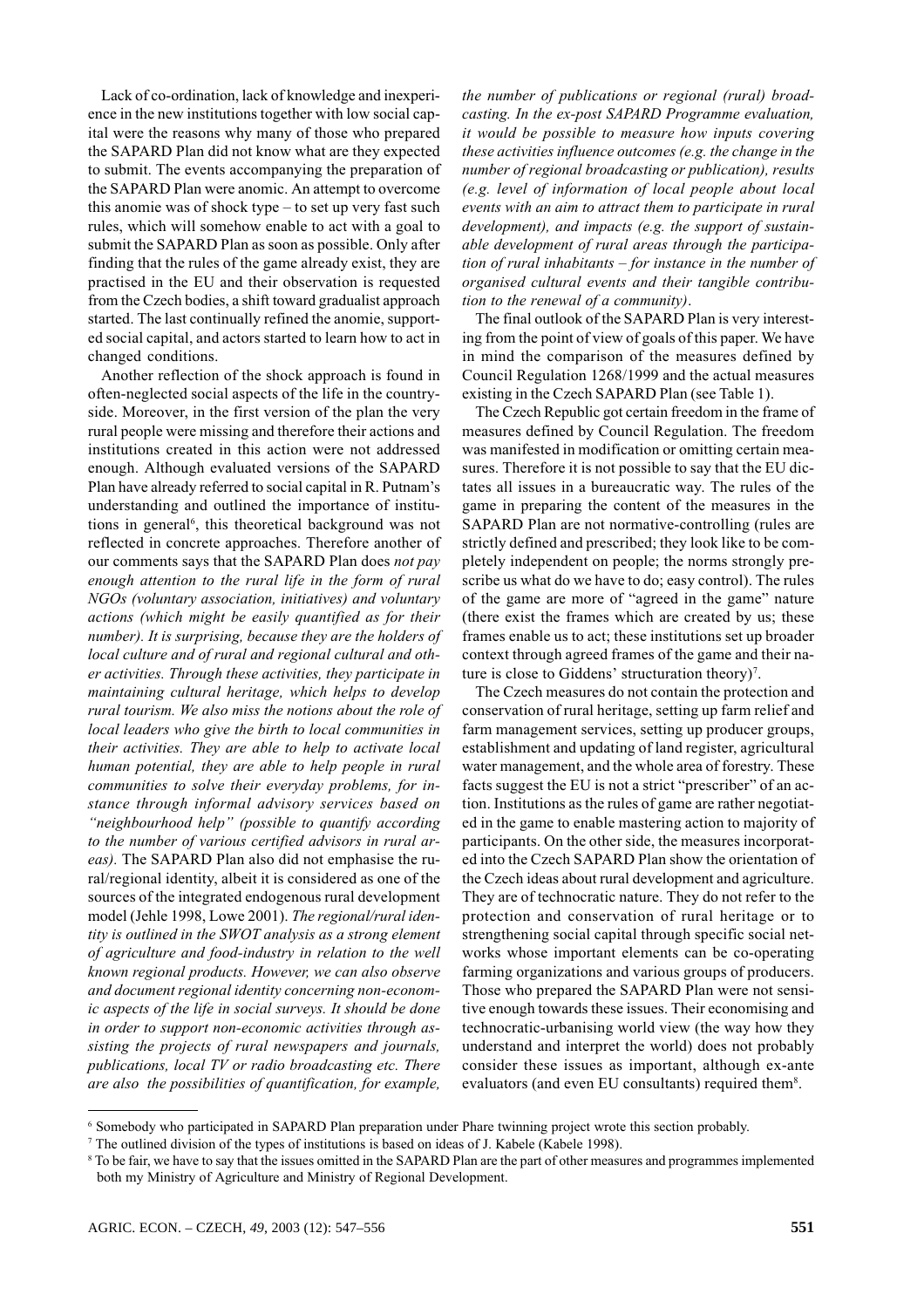#### Table 1. An outline of SAPARD Programme measures

| Measures defined by Council regulation 1268/1999                                                                                                                                                    | Measures existing in the Czech SAPARD plan <sup>1</sup>                                                             |  |  |  |
|-----------------------------------------------------------------------------------------------------------------------------------------------------------------------------------------------------|---------------------------------------------------------------------------------------------------------------------|--|--|--|
| Investments in agricultural holdings                                                                                                                                                                | Investments in agricultural holdings                                                                                |  |  |  |
| Improving the processing and marketing of agricultural<br>and fishery products                                                                                                                      | Improving the processing and marketing of agricultural<br>and fishery products                                      |  |  |  |
| Improving the structures for quality, veterinary and<br>plant-health controls, for the quality of food-stuff and<br>consumer protection                                                             | Improving the structures for quality control, for the quality<br>of foodstuffs and for consumer protection          |  |  |  |
| Agricultural protection methods designed to protect<br>the environment and maintain the countryside                                                                                                 | Agricultural protection methods designed to protect<br>the environment and maintain the countryside                 |  |  |  |
| Development and diversification of economic activities,<br>providing for multiple activities and alternative income                                                                                 | Development and diversification of economic activities,<br>providing for multiple activities and alternative income |  |  |  |
| Setting up farm relief and farm management services                                                                                                                                                 | none                                                                                                                |  |  |  |
| Setting up producers group                                                                                                                                                                          | none                                                                                                                |  |  |  |
| Renovation and development of villages and the protection<br>and conservation of the rural heritage                                                                                                 | Renovation and development of villages and the rural<br>infrastructure                                              |  |  |  |
| Land improvement and re-parcelling                                                                                                                                                                  | Land improvement and re-parcelling                                                                                  |  |  |  |
| Establishment and updating of land registers                                                                                                                                                        | none                                                                                                                |  |  |  |
| Improvement of vocational training                                                                                                                                                                  | Improvement of vocational training                                                                                  |  |  |  |
| Development and improvement of rural infrastructures                                                                                                                                                | Renovation and development of villages and the rural<br>infrastructure                                              |  |  |  |
| Agricultural water resource management                                                                                                                                                              | none                                                                                                                |  |  |  |
| Forestry, including afforestation of agricultural areas,<br>investments in forest holdings owned by private forests<br>owners and processing and marketing of forestry products                     | none                                                                                                                |  |  |  |
| Technical assistance for the measures covered by<br>regulation 1268/1999 including studies to assist with the<br>preparation and monitoring of the programme, information<br>and publicity campaign | Technical assistance, studies to assist preparation<br>and monitoring, information and publicity campaigns          |  |  |  |

<sup>1</sup>If the Czech measures partly differ from Council Regulation 1268/1999, they are written in *Italics*. Those measures which are not listed in the Czech SAPARD plan ale labelled none

Most of the measures in the SAPARD Programme are similar to those existing in the EU Rural Development Regulations. Those who are not in RDR concern improvement of the food quality, veterinary and plant control, setting up producers groups, establishment and updating land registers. The emphasis on measures, which are not part of RDRs, suggests these measures aim to help pre-accession countries to minimise anomie in the moment when they will start to participate in single EU market and in the CAP. The pre-accession countries should continually familiarise with the actions in the frames of the CAP.

# THE IMPLEMENTATION OF THE FIRST WAVE OF THE SAPARD PROGRAMME

Since the research was implemented in the summer of 2002, it includes only the experiences and findings related to the first wave of submitting the SAPARD projects. This wave started on April 15, 2002 with the deadline on May 15, 2002. In total, 882 projects applications were submitted. They were subjected to established procedures concerning their evaluation. From the point of view of the time of submitting the applications, there were differences between various NUTS II regions. The regions mostly indicated relatively continual process of submitting the applications during entire the period of the first wave with the exception of NUTS II Central Bohemia and Prague. These two regions (in fact one because in Prague, there was only one SAPARD project submitted) faced the greatest "attack" of those who submitted their projects very close to the deadline.<sup>9</sup> The experience suggests that an early project submitting enables such a communication between an applicant and the expert from the SAPARD Regional Agency, which can result in elimination of some shortcomings and failures in the project application

<sup>&</sup>lt;sup>9</sup> This fact probably partly influenced the "success" of the projects. Out of 882 projects submitted to all Czech SAPARD regional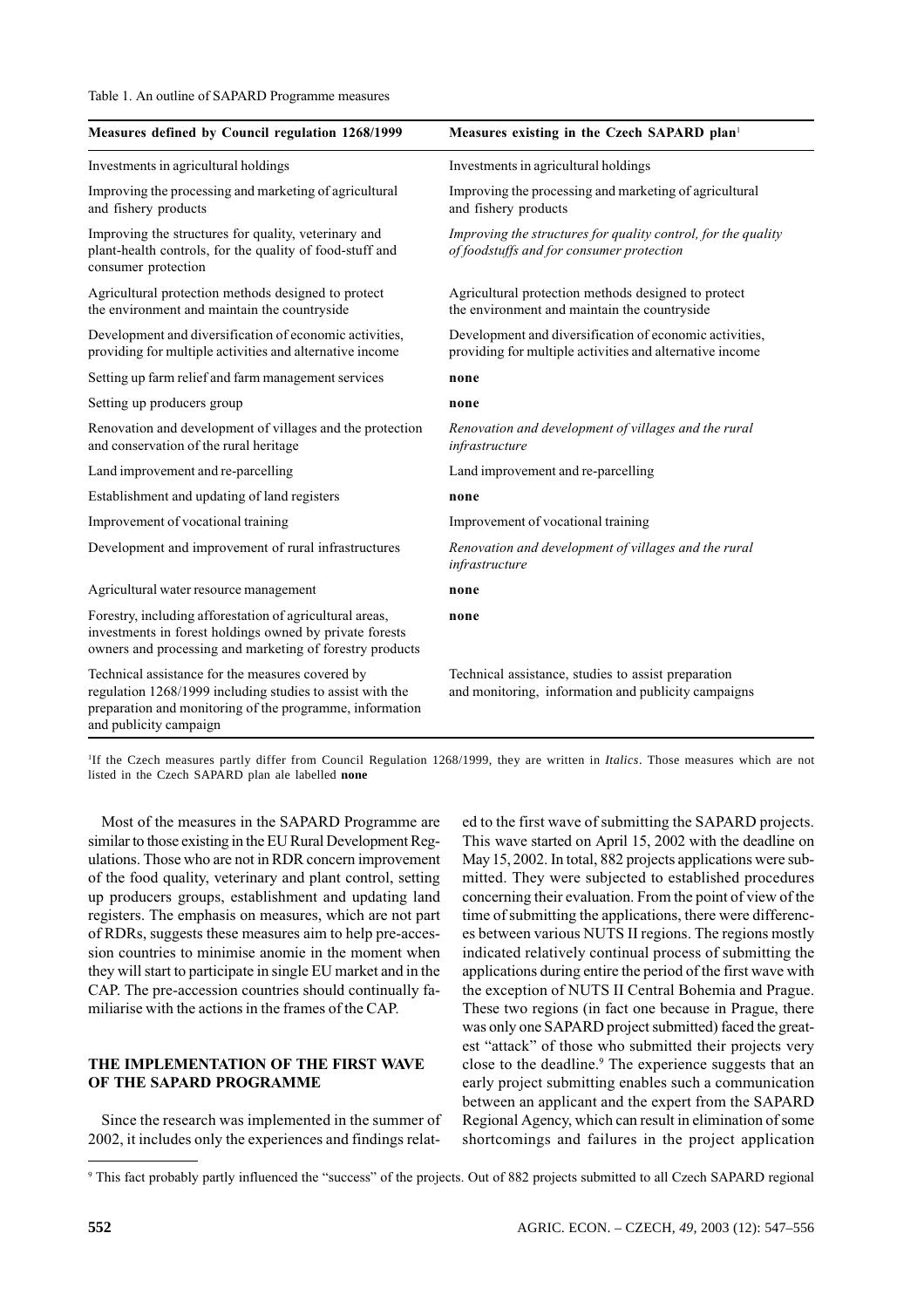procedure that would cause the rejection of the project at regional level. The percentage of the SAPARD projects applications rejected by the SAPARD Regional Agencies existing in NUTS II regions was 12%. On the other hand, we cannot confirm "the last moment projects"(submitted very close to the deadline) are mostly of low quality.

Looking from the regional point of view, rather in the region with higher urban agglomeration influence (Central Bohemia and Prague) the farmers and other rural stakeholders master to act in the time constrains. On the other hand, people in more rural regions act in the situation of coping with new issues using longer time reserve. They act more circumspectly considering the social value of time. Speaking about time constrains in the first wave of submitting the SAPARD projects we can conclude that rural stakeholders acted in this structure of institutions in the accordance with their previously experienced and practised ways of action. We found an evidence of a path-dependence principle here. Setting up the deadline was not anything new for them. The higher "last moment attack" of applications was more problematic for the people working in the SAPARD Regional Agencies. They were limited both by time constrains and by the number of the employees available. What would make easier the action of those who submit the projects and those who administer them is the work with the projects during certain time before actual period announced as a call for projects starts. Such work should be done in collaboration with the SAPARD regional agency employees. It is the gradualist preparation of the projects, which is already common in regional agencies and can be found there in different scope. Such work will certainly stop wrong project preparation due to which some projects had been rejected already at regional level - projects did not comply with the SAPARD projects requirements (more concrete: mismatching the SAPARD Programme goals, shortcomings in required documents, declared financial situation of an applicant was not trustful).

Regional Selection Sub-committees (RSS) considered the projects, which were submitted to these sub-committees by the SAPARD Regional Agencies for the next procedures in project evaluation but not yet to national level. The most frequent reasons for rejecting the project by RSS were: projects did not meet the required time terms; projects were not controlled enough by competent bodies in meeting formal requirements (especially the annexes, attachments, which are the documents of state or public administration bodies related to the project – like the community council agreement with the construction etc.). These shortcomings were more observed in the projects under the governance of the Ministry of Regional Development (*i.e.* the measures under the Priority 2). Speaking about institutions, action and adaptation to newly established institutional frames we can conclude that these shortcomings are typical by non-carefulness and by non-taking into account the saving: "What is required should be met". It was found both among the shareholders (workers in the SAPARD agencies who blame the EU or Czech central bodies in changing rules) and stakeholders (project applicants who blame the SAPARD agencies for changing the rules without any information). However, the rules do exist in the EU at least from 1999. What is missing (at least in the first wave of projects submitting), it is detailed familiarity with these rules and their understanding among the Czech actors. In a case of missing internalisation, these rules could be considered as "unfair" and therefore they can increase transaction costs. Actors often internalise these rules through the way of failures and mistakes but not in systematic way. It copies the situation in preparation of the SAPARD Plan. Ouestions like "what the hell Brussels wants from us" are obvious among those who are concerned.

Speaking about national level of projects evaluation. other 40% of submitted projects were rejected by the National Selection Committee (NSC). Finally there were approved 465 projects in the first wave of the SAPARD Programme in the Czech Republic, i.e. 53% from the projects listed at the beginning. The reasons of rejection at national level unambiguously pointed to the issues of financing. It means either the conditions of financing were unclear (e.g. unclear collateral or bank agreement) or the financial requests of the project were not possible to be met in the frames of the SAPARD Programme because the national SAPARD Agency set up an informal rule to support more small- and middle-scale projects instead of a few large-scale projects. The reason of such approach was to attract more applicants to the SAPARD and to satisfy them. Probably some projects were rejected unjustly. It is because delayed start of the SAPARD Programme implementation (year 2002 instead of 2000) resulted in flurried decision making of national shareholders to meet the deadlines. In this sense we can hypothetically say they were probably the applicants who master and cope with (often with the assistance of the SAPARD regional agencies) the events, which were unknown for them so far, in better way than the SAPARD administration and project evaluators at national level.

As for the structure of projects in the priorities and measures, we found a significant gap between so-called agricultural projects (Priority 1 in the administration of the Ministry of Agriculture) and so-called rural projects (Priority 2 in the administration of the Ministry of Regional Development).<sup>10</sup> The Table 2 documents this gap.

agencies, 771 projects were submitted by these regional agencies to the Director General of the SAPARD Agency. Finally, National Selection Committee (NSC) approved 465 SAPARD projects, which were signed by the Director General of the SAPARD Agency in June 26, 2002. It was 53% out of submitted projects. The ratio of approval for Prague and Central Bohemia was only 45%.

<sup>&</sup>lt;sup>10</sup> Measures agricultural protection methods designed to protect the environment and maintain the countryside, and improvement of vocational training were not accredited for the first wave of the SAPARD program.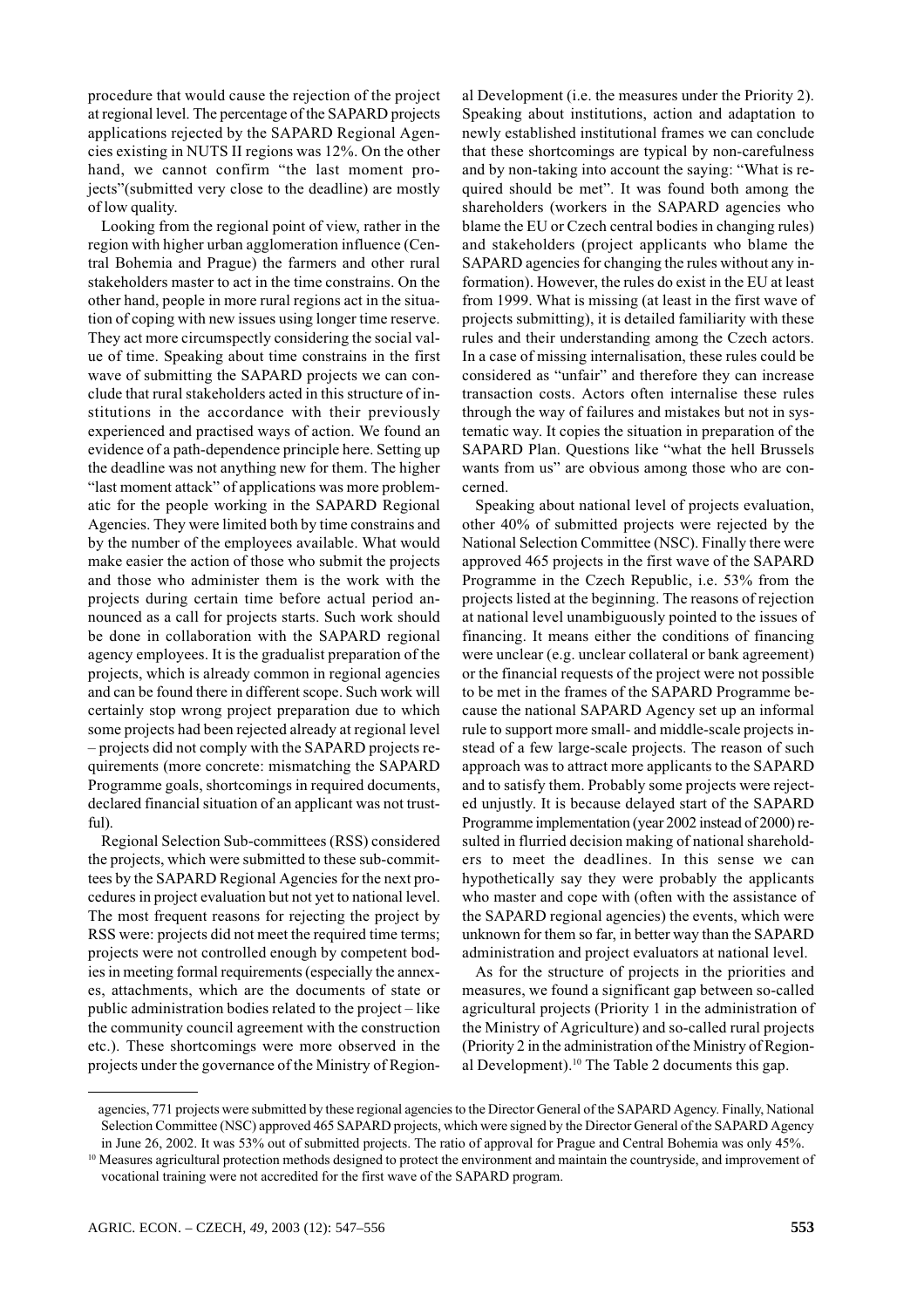| Table 2. SAPARD Programme measures and projects in priority 1 and priority 2 (the first wave) |  |  |  |  |
|-----------------------------------------------------------------------------------------------|--|--|--|--|
|-----------------------------------------------------------------------------------------------|--|--|--|--|

| Title of measure                                                                        | Projects<br>submitted<br>to NSC<br>(number) | Projects<br>approved<br>by NSC<br>(number) | $%$ of project<br>satisfaction<br>$\frac{6}{6}$ of approved<br>projects) | Total money<br>required in<br>projects<br>$(in \text{ mil } CZK)$ | Financial<br>limit for<br>projects<br>$(in \text{ mil } CZK)$ |
|-----------------------------------------------------------------------------------------|---------------------------------------------|--------------------------------------------|--------------------------------------------------------------------------|-------------------------------------------------------------------|---------------------------------------------------------------|
| 1.1 Investment into agricultural<br>holdings                                            | 108                                         | 108                                        | 100.0                                                                    | 289.2                                                             | 290.6                                                         |
| 1.2 Improving the processing<br>and marketing of agricultural products                  | 66                                          | 66                                         | 100.0                                                                    | 230.3                                                             | 296.0                                                         |
| 1.3 Improving the structures for food control,<br>food quality, and consumer protection | 16                                          | 16                                         | 100.0                                                                    | 19.95                                                             | 170.85                                                        |
| 1.4 Land improvement and reparcelling                                                   | 184                                         | 168                                        | 91.3                                                                     | 401.2                                                             | 380.0                                                         |
| 2.1 Renewal and development of villages<br>and of rural infrastructure                  | 302                                         | 68                                         | 22.5                                                                     | 1 197.4                                                           | 405.0                                                         |
| 2.2 Development and diversification<br>of economic activities                           | 95                                          | 39                                         | 41.1                                                                     | 317.3                                                             | 168.9                                                         |

Notes: NSC – National Selection Committee; • 1 = CZK 30.5 (January 2003)

Significant disproportion raises many questions. Does this situation mean that farmers orient themselves better in the frames given by the SAPARD Programme and master their action in these frames (because their projects were almost all approved). Or does this situation mean something quite opposite (rural non-farming people master their action better because they submitted much more projects than farmers)? For whom are the institutional structures given by the SAPARD Programme better tai- $1$ ored?

Based on completed investigation, we can say, that some of the reasons of disproportion outlined above are found in the circumstances of projects preparation:

- The SAPARD Regional Agencies continue a traditional field of operation of Regional Offices of the Ministry of Agriculture. They paid relatively great attention to the preparation of projects for the SAPARD Programme. Farmers could be well trained for the project submitting (as a paradox we can refer to some cases when the farmers assumed the SAPARD Regional Agencies elaborate the projects for them) $11$ .
- The Ministry of Regional Development is experienced in the Programme of Rural Renewal and in the programme Test. We might assume that this experience shadowed some requirements concerning the elaboration of projects for the SAPARD. It is because meeting these requirements is strongly asked and their lack is reflected in lower evaluation (or rejection) of the project. The projects in the Priority 2 are generally considered as being of lower quality compared to "agricultural" projects. Moreover, their evaluation at re-

gional level was not such careful as it was done in the projects under Priority 1.

The other reasons of the gap between rural development and agricultural projects concern the acute need of projects submitting and implementing:

- The farmers have to implement their projects as fast as possible in the practice. It is because of their economic interest. Because the implementation of the SAPARD was postponed from 2000 into 2002, they were forced to search for other resources how to support their projects since they were ready in the papers.
- The municipalities as the main representatives of "rural development" projects are not constrained by the necessity of an immediate implementation of the projects. Therefore they could submit more projects. This approach was probably also reflected in the higher percentage of projects, which were not approved.

During our research, we also found an interesting issue, especially for sociologists and more general for those who educate the workers in these agencies. Often we heard complains how difficult it is to find an unbiased quantification for general usefulness of the project, especially as for defining social and cultural (sometime even ecological) impacts of the projects. The project regional evaluators elaborated for indicators of social and cultural impacts the term "social internal return ratio". Because they are mostly economists or technicians, they consider this indicator as very difficult to be found and measured. It is difficult for them to find social impacts of the projects related, for instance, to building the sewerage system in the municipality because they are missing any guidance helping

 $\frac{11}{11}$  It is necessary to point out the negative experience with the SAPARD consultants who were not related to the SAPARD Agency. They were skilled in the SAPARD version from 1999 but they were not familiar with the new "face" of the SAPARD Programme in 2000 and on. Today they get the relevant information on the meetings organised by the SAPARD Agency. This agency provides both contemporary information and the experience in project's work out.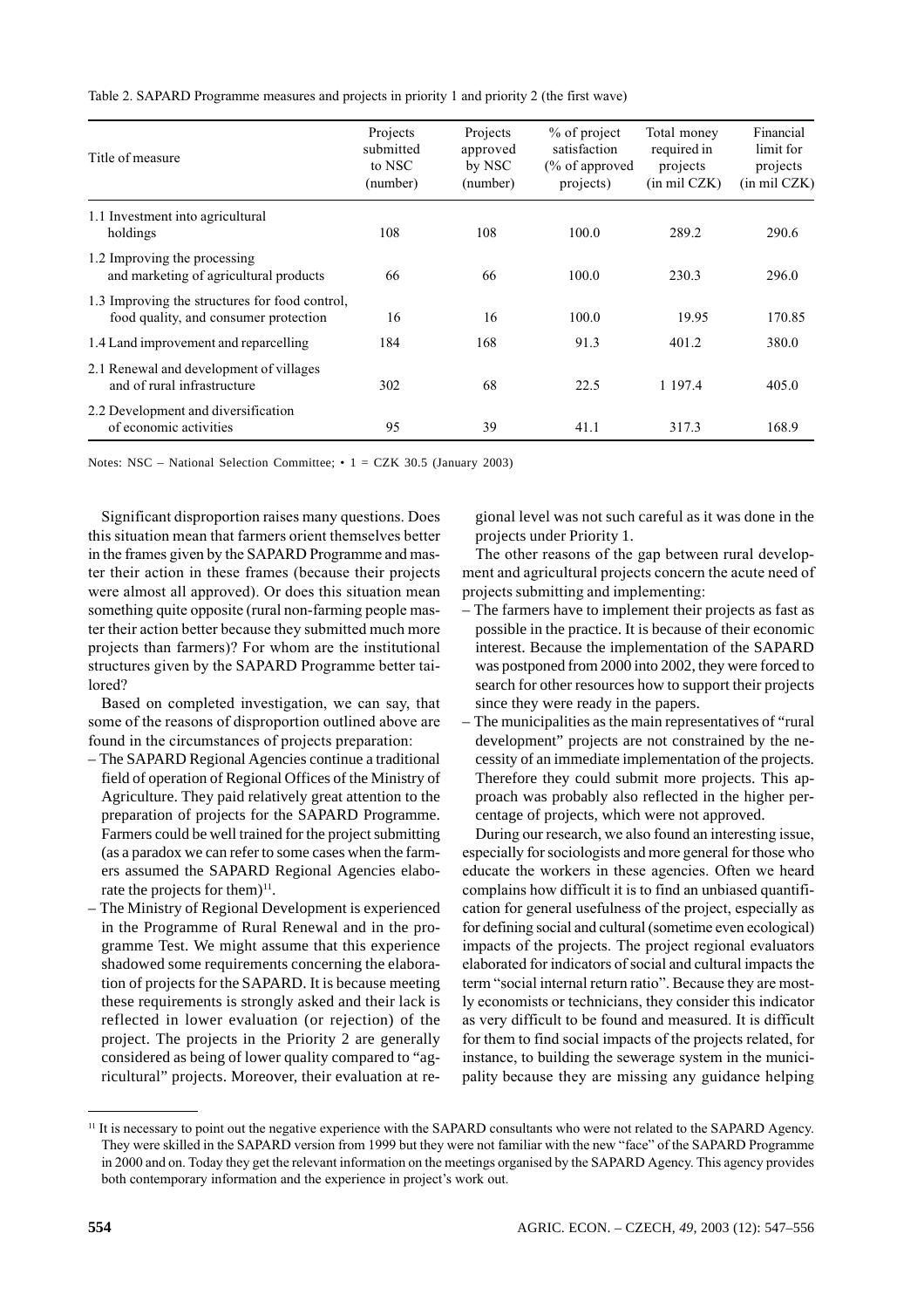them to indicate what to measure. That is why the only one indicator they found and used is the number of new jobs created by project. However it shows the life in the countryside in a very simple form.

Until now we considered the implementation of the first wave of the SAPARD Programme from the point of view of mastery of action in institutional settings created by this programme. Now we will look how the implementation and the SAPARD Programme is interpreted by its participants. The most frequent complain we found among the shareholders concerns permanent delays and changes of the rules guiding the implementation of the SAPARD Programme. The guilt is found either in the EU or in the Czech central administration bodies. Often bureaucratic approaches or eventually non-professional capacity are mentioned to exist in bodies considered to be guilty. Because of delays and changes, the time necessary for project preparation and evaluation was shortened. It decreased possible better quality of projects in their preparation and evaluation. As the outcome of these criticised issues, there were shortcomings in information about preparation and implementation of projects. It concerns above all the issue of financing the projects. which were submitted by municipalities.

The other criticism concerns preferences of larger businesses in the chances to get the SAPARD support. The preferences concern their (i) professional facilities for finding and processing necessary information about the SAPARD, (ii) their financial background to pay for project elaboration done by the best companies, (iii) established criteria which are guiding the project elaboration and requiring project appendixes, and also the criteria which are used to evaluate the project. On the other hand, for instance the representatives of large-scale processing companies complain that the SAPARD Programme is tailored only for the small scale processors because the large scale ones need big investments which cannot be covered by SAPARD (we heard the sentence from largescale food processors: "I need to invest 100 million Czech koruna into processing facilities but maximum I can get from the SAPARD is 30 million"). These examples suggest that both small-scale and large-scale businesses do not consider the SAPARD as entirely fair. But they accept the fact that the SAPARD teaches them how to act within the EU. We might say the main winners in the frames of the SAPARD Programme would be rather middle-size businesses (at least in the food processing industry where we have already completed our research).

Interviewed representatives of the SAPARD Regional Agencies consider in very negative way lobbying of the large businesses (large producers, large processors) and of some municipalities. They cast their size into power and therefore they sometime look over the regional agencies with certain power they have. Instead of social capital in Putnam's understanding to increase the efficiency of an entire system, to achieve the success a social capital in Bourdieu's sense is used.

We also have to mention the criticism concerning the organisation of the SAPARD Programme in Czechia. Within the regional level, only the project administration is done. The decision about the projects is done at the national level. Therefore, we often heard the thoughts about transferring certain competencies to consider the necessity of project implementation by those who know local conditions and who can consider them in the frame of given region.

Last but not least, we have to mention the disproportion between the number of submitted and approved applications according to the orientation of the projects (according to measures and sub-measures) and in the relation to the division of financial limits for various measures and sub-measures. These issues, which have been already discussed in this text, also influence the interpretation of the SAPARD Programme as fair/unfair and they also influence the action in institutional frames created by this programme.

# **CONCLUSIONS**

Our findings document that the SAPARD Programme aims at training rural stakeholders and shareholders how to act in the institutional frames existing in the EU. It is done in relation to solving problems existing in the countryside and agriculture, which emerge in the accession process. Those who understood the SAPARD in such a way might become winners after accession into the EU. It is because they will be, at least partly, ready to various activities implemented in the EU institutional frames. Those who assumed the SAPARD Programme is only about large financial assistance and everybody who asks will be supported did not understand the mission of this programme. That is why they acted with difficulties. Misinterpretation of institutions made circumstances of their action unclear with all consequences in high transaction costs.

The SAPARD Programme aimed more to support agriculture and related industries (mostly medium-size businesses) but less to support rural development as the second pillar of the CAP. We were not able to find out in our research why there was the division of money in proportion roughly 1/3 to rural development and 2/3 to agriculture. In other countries, this division differed and therefore it was not strictly required from Brussels. Therefore, we can only guess this proportion reflects pressures and various power of two ministries involved in the Czech SAPARD. If this hypothesis is correct, we can assume that despite the proclamations, in next years agriculture and related industries will get more money from EU funds than rural development with its social and cultural renewal (i.e. what the French /Kayser 1990/ label as rural renaissance). It reflects the conditions agreed in December 2002 in Copenhagen for new EU members. Economising and technocratic approach takes over social-cultural and humanising approach, which puts a man/women the first in the development activities.

When investigating the preparation of the SAPARD Programme, very interesting issue is the role of social